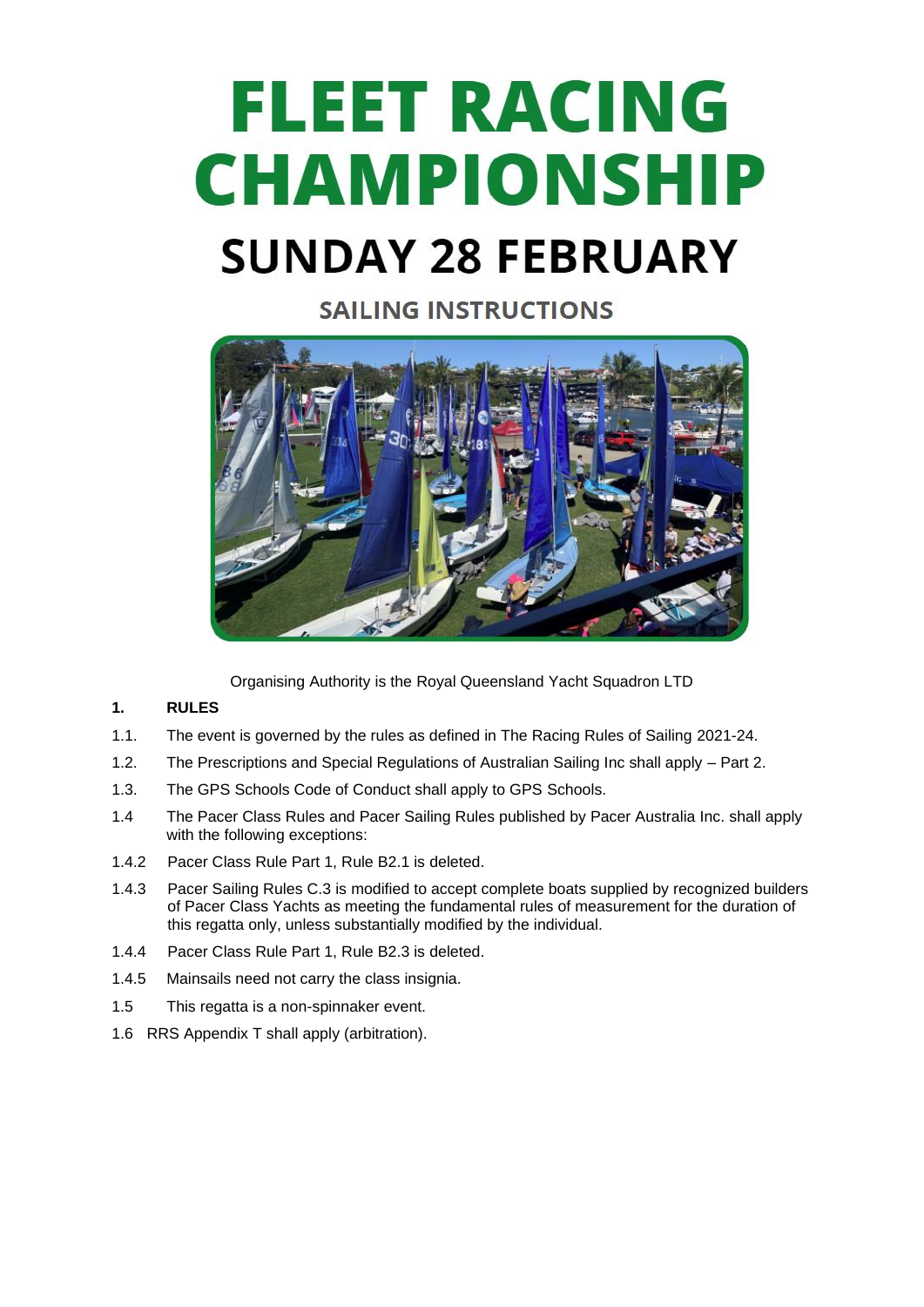# **2 CHANGES TO SAILING INSTRUCTIONS**

- 2.1 Any change to the sailing instructions will be posted before 0815 on the day it will take effect, except that any change to the schedule of races will be posted by 2000 on the day before it will take effect.
- 2.2 Changes to a sailing instruction may be made on the water by displaying code flag L.

# **3 COMMUNICATIONS WITH COMPETITORS**

- 3.4 Notices to competitors will be posted on the official notice board located at [https://www.rqys.com.au/sailingnoticeboard/.](https://www.rqys.com.au/sailingnoticeboard/)
- 3.5 The race office is located at RQYS Sailing Office, telephone 3396 8666, email [sail](mailto:sailing@rqys.com.au)[ing@rqys.com.au.](mailto:sailing@rqys.com.au)
- 3.6 [DP] From the first warning signal until the end of the last race of the day, except in an emergency, a boat shall not make voice or data transmissions and shall not receive voice or data communication that is not available to all boats.

# **4 CODE OF CONDUCT**

- 4.1 [DP] Competitors and support persons shall comply with reasonable requests from race officials.
- 4.2 [DP] Competitors and support persons shall place advertising provided by the organizing authority with care, seamanship, in accordance with any instructions for its use and without interfering with its functionality.

# **5 SIGNALS MADE ASHORE**

- 5.1 Signals made ashore will be displayed at RQYS Official Flag Pole on the boardwalk adjacent to the Bill Kirby Dock.
- 5.2 When flag AP is displayed ashore, '1 minute' is replaced with 'not less than 30 minutes' in Race Signals AP.

# **6 SCHEDULE OF RACES**

| <b>Date</b>                  | <b>Event</b>                     | <b>Time/First Warning Signal</b>                         |
|------------------------------|----------------------------------|----------------------------------------------------------|
|                              | Briefing on RQYS Rigging<br>Lawn | 0830 hrs                                                 |
| Sunday 28 Feb-<br>ruary 2021 | Session 1                        | 0925 hrs, no warning signal to be made after<br>1200 hrs |
|                              | Session 2                        | 1330 hrs, no warning signal to be made after<br>1600 hrs |
|                              | Presentation on Ceremony<br>Lawn | <b>ASAP After Racing</b>                                 |

- 6.1 To alert boats that a race or sequence of races will begin soon, an orange flag will be displayed with one sound signal at least 5 minutes before a warning signal.
- 6.2 The intention is for up to four (4) races to be conducted in the morning session and up to four (4) race in the afternoon session.

# **7 CLASS FLAGS**

7.1 The Class Flag shall be the Pacer Class Flag.

# **8 COURSES**

8.1 The diagram in SI Addendum 1 shows the courses which will be sailed, including the order in which marks are to be passed and the side on which marks are to be left.

# **9 MARKS**

9.1 Marks are as per Addendum 1.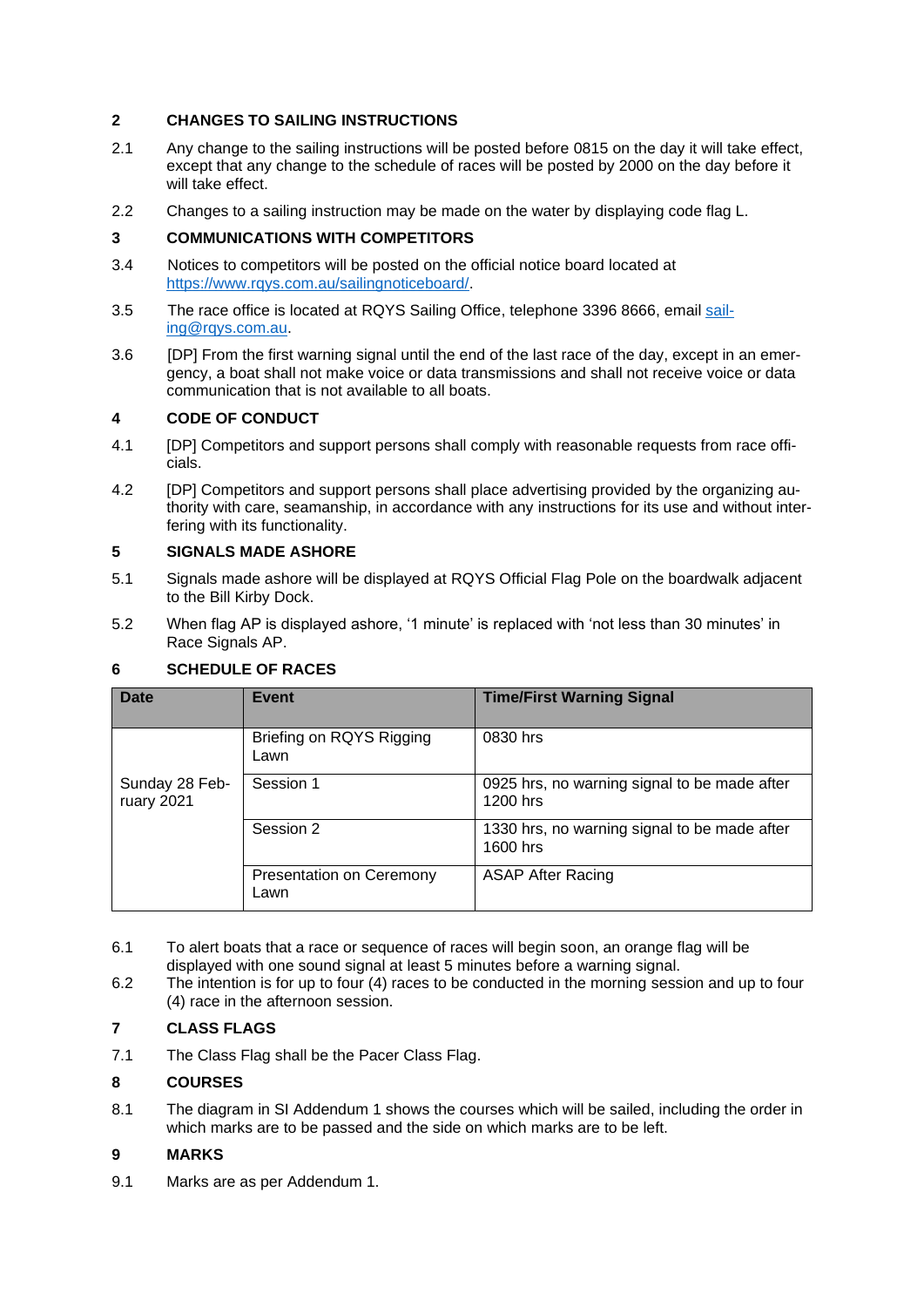# **10 THE START**

- 10.1 Races will be started using RRS 26 with the warning signal made five (5) minutes before the starting signal.
- 10.2 The starting line shall be between a staff displaying an orange flag on the start boat at the starboard end and the course side of the port-end starting mark.
- 10.3 A boat that does not start within four (4) minutes after her starting signal will be scored Did Not Start without a hearing. This changes RRS A5.1 and A5.2.

# **11 CHANGE OF THE NEXT LEG OF THE COURSE**

11.1 To change the next leg of the course, the race committee will move the original mark or the finishing line to a new position.

# **12 THE FINISH**

12.1 The finishing line is between a staff displaying a blue flag on the finishing mark at the starboard end and the course side of the port end finishing mark.

#### **13 TIME LIMITS**

- 13.1 Boats failing to finish within the ten (10) minutes after the first boat sails the course and finishes shall be scored Did Not Finish without a hearing. This changes RRS 35, A4 and A5.
- 13.2 Failure to meet the Target Time will not be grounds for redress. This changes RRS 62.1(a).

#### **14 HEARING REQUESTS**

- 14.1 The protest time limit is 60 minutes after the last boat finishes the last race of the day or the race committee signals no more racing today, whichever is later. The time will be posted on the official notice board.
- 14.2 Hearing request forms are available from the race office at the RQYS Sailing Office.
- 14.3 Notices will be posted no later than 30 minutes after the protest time limit to inform competitors of hearings in which they are parties or named as witnesses. Hearings will be held in the protest room, located at QMTS Building beginning at the time posted.
- 14.4 A list of boats that have been penalized for breaking RRS 42 under Appendix P will be posted.
- 14.5 RRS 62.2(a) and 66.2(a) do not apply.
- 14.6 The right of appeal from a protest committee decision is denied as provided in rule 70.5a.

# **15 SCORING**

- 15.1 The scoring system is as follows: Low Point Scoring of Appendix A
- 15.2 Eight (8) are scheduled of which three (3) races are required to be completed to constitute a series.
- 15.3 (a) When four (4) races have been completed, a boat's series score is the total of her race scores.

(b) When from five (5) to six (6) races have been completed, a boat's series score is the total of her race scores excluding her worst score.

(c) When seven (7) or more races have been completed, a boat's series score will be the total of her race scores excluding her two worst scores.

# **16 ON WATER JUDGING**

16.1 There may be on water Jury who may penalize competitors for breaches of Rule 42 and Rule 2. In such instances of breach, the Judge shall blow a whistle and fly a yellow flag and the boat in question shall complete a two-turn penalty. Failure to do shall result in a Disqualification not excludable (DNE).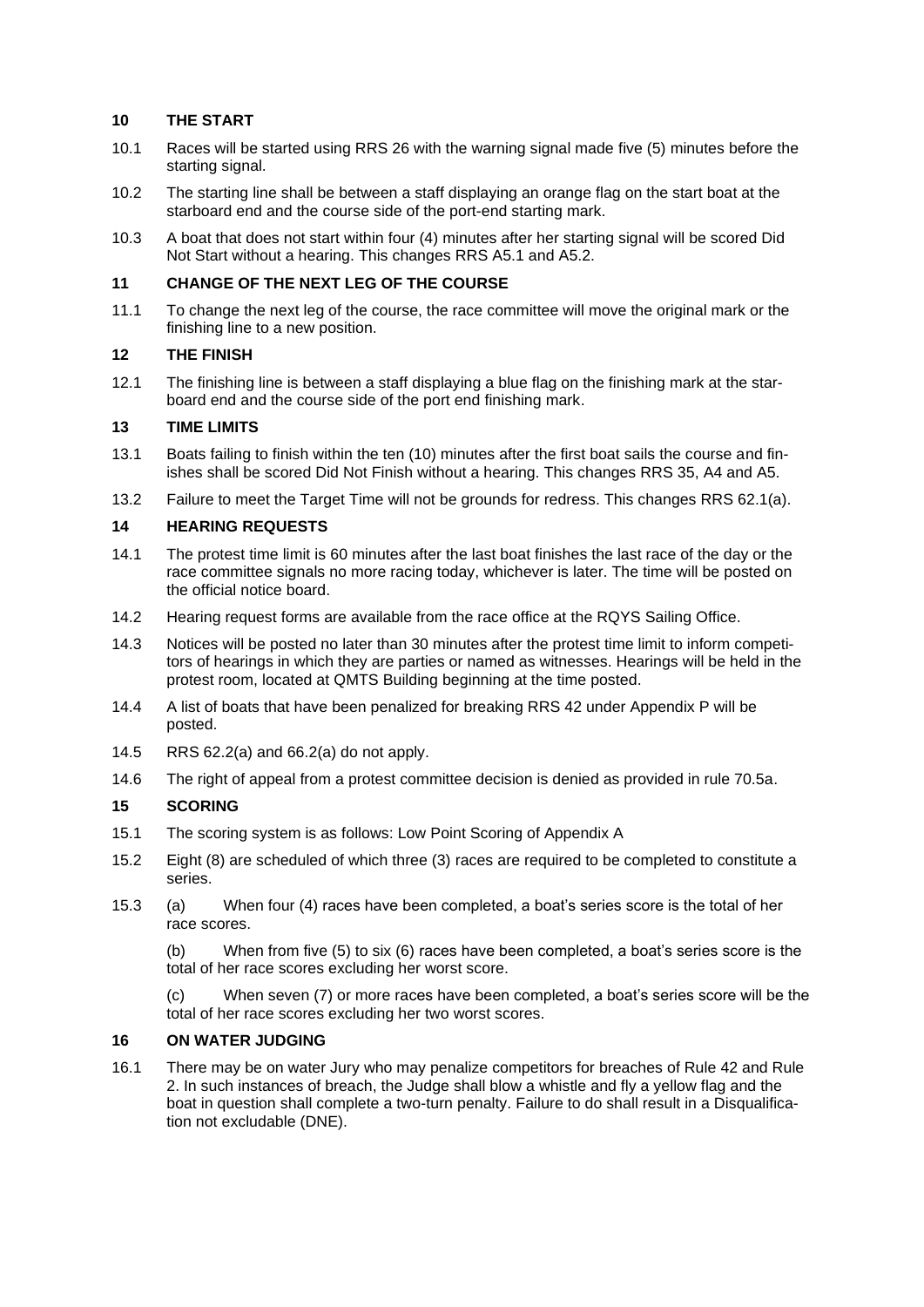# **17 SAFETY REGULATIONS**

- 17.1 [DP] Sign-On and Sign-Off: All boats shall "sign on" before leaving the shore and "sign off" as soon as practical after returning to shore at the completion of the day's racing, but no later than the end of the protest time limit. Sign on and off sheets shall be available downstairs from the Marine Sports Amenities Building. Boats failing to comply with this shall be scored a penalty of two (2) places in their first resulted race
- 17.2 [DP] A boat that retires from a race shall notify the race committee at the first reasonable opportunity.
- 17.3 At all times when afloat, all competitors shall wear personal floatation devices which are in good condition and are in accordance with the specifications issued or approved by a national authority or standards organisation and branded in the country or origin of manufacture. Attention is drawn to RRS 1.2. It is recommended that footwear be worn at all times, but in particularly when launching and recovering boats on ramps and beaches

#### **18 REPLACEMENT OF CREW OR EQUIPMENT**

- 18.1 Substitution of skippers shall not be allowed.
- 18.2 [DP] Substitution of competitors is not allowed without prior approval of the Race Committee.
- 18.3 [DP] Substitution of damaged or lost equipment is not allowed unless authorized in by the Race Committee. Requests for substitution shall be made to the committee at the first reasonable opportunity, which may be after the race.

# **19 EQUIPMENT AND MEASUREMENT CHECKS**

- 19.1 A boat or equipment may be inspected at any time for compliance with the class rules, notice of race and sailing instructions.
- 19.2 [DP] When instructed by a race official on the water, a boat shall proceed to a designated area for inspection.

#### **20 OFFICIAL VESSELS**

20.1 Official vessels will be identified with White Flags showing the letters RC in black.

# **21 [DP] SUPPORT TEAMS**

- 21.1 Team leaders, coaches and other support persons shall stay outside areas where boats are racing from the time of the preparatory signal for the first start until all boats have finished or retired or the race committee signals a postponement, general recall or abandonment.
- 21.2 The race committee or the protest committee may protest any boat whose support boat is in breach of SI 20.1. Penalties imposed as a result of a protest under this rule shall result in a penalty being imposed on the boat(s) supported by the support boat.
- 21.3 Support boats shall be required by the race committee to assist in extreme conditions whilst a 'W' flag is being flown by the Start or Finish boat.

# **22 TRASH DISPOSAL**

22.1 Trash may be placed aboard official or support person vessels.

# **23 PRIZES**

23.1 Prizes will be given as follows: Individual Sailor: Scratch – 1 st A Teams: 1st – GPS Sailing Champions B Teams: 1st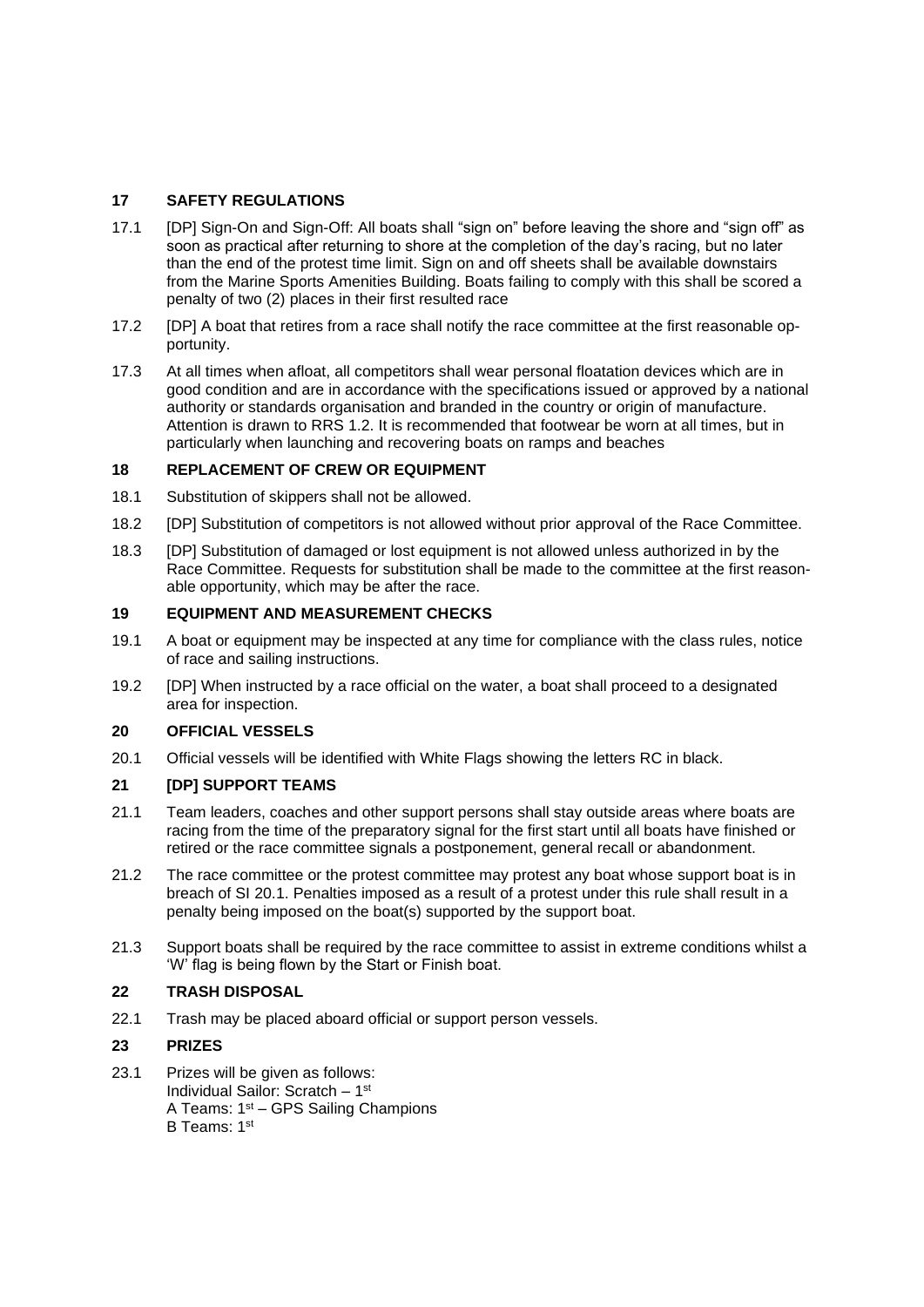# **24 RISK STATEMENT**

24.1 RRS 3 states: 'The responsibility for a boat's decision to participate in a race or to continue to race is hers alone.' By participating in this event each competitor agrees and acknowledges that sailing is a potentially dangerous activity with inherent risks. These risks include strong winds and rough seas, sudden changes in weather, failure of equipment, boat handling errors, poor seamanship by other boats, loss of balance on an unstable platform and fatigue resulting in increased risk of injury. **Inherent in the sport of sailing is the risk of permanent, catastrophic injury or death by drowning, trauma, hypothermia or other causes.**

# **25 INSURANCE**

25.1 Each participating boat shall be insured with valid third-party liability insurance with a minimum cover of \$10million per incident or the equivalent.